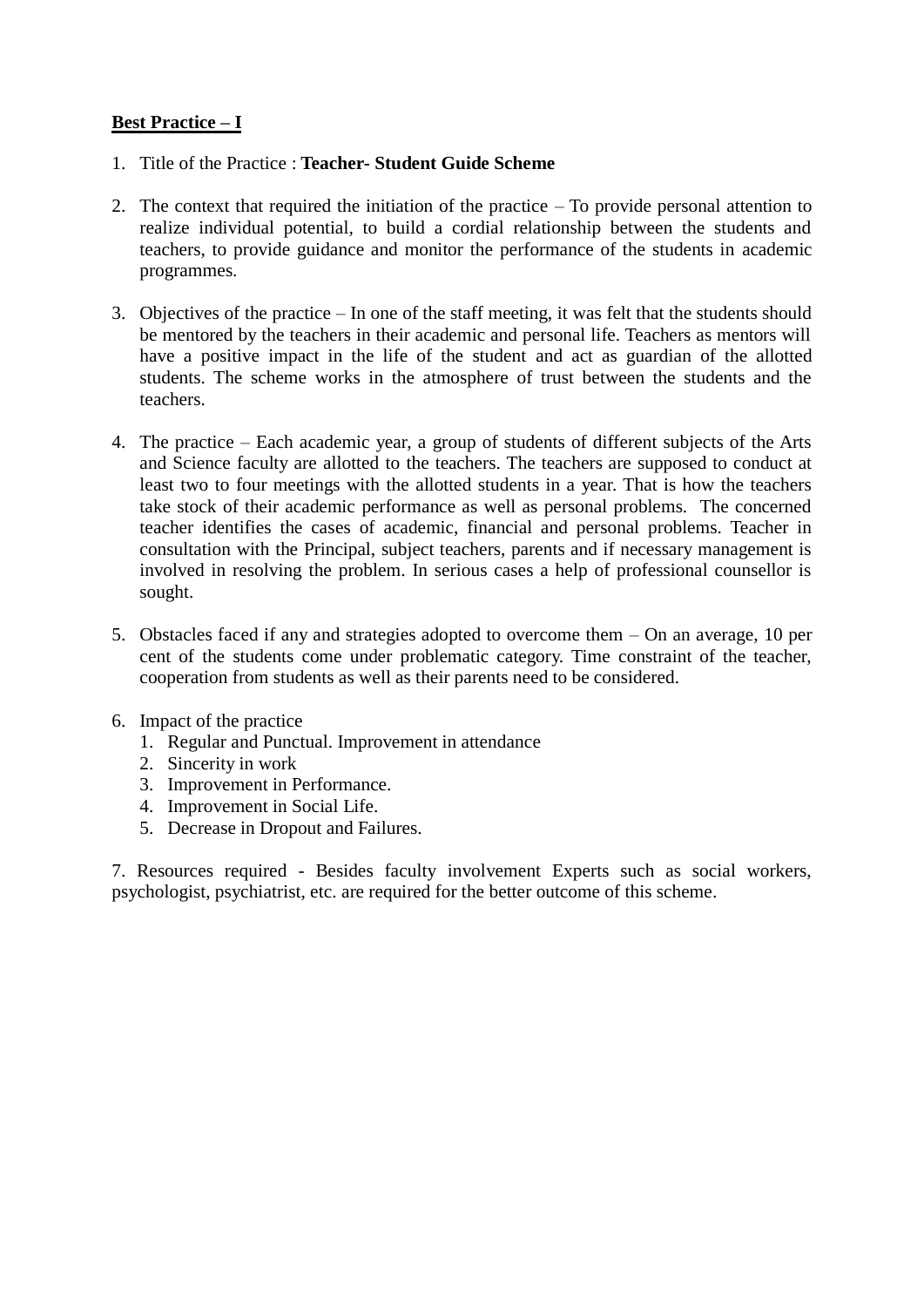## **Best Practice – II**

- 1. Title of the Practice : **Plastic milk packet collection, recycling and preparation of short documentary film.**
- 2. The context that required the initiation of the practice- To generate Environmental Consciousness and Sustainability amongst the public and to make awareness about recycling of collected plastic bags.
- 3. Objectives of the practice
	- a. To generate awareness about Environmental Consciousness and Sustainability amongst the public and NSS volunteers.
	- b. To prevent public from disposing plastic mixed with other wastes.
	- c. To make public and NSS volunteers aware about recycling of empty plastic milk packets.
	- d. To prepare a short documentary film depicting involvement of NSS volunteers ( youth) in collection of empty milk bags from house to house in their vicinity and understanding importance of recycling of the same.
- 4. The practice

Every N. S. S. volunteer was asked to submit two hundred and fifty empty plastic milk packets of any brand properly washed, cleant and dried from their vicinity for recycling . The N. S. S. volunteers of our college collected about one lakh forty five thousand empty plastic milk packets weighing more than two hundred Kilograms during the last two years and the same was sent to Plastic Recycling Plant in Madkai Industrial Estate, Madkai- Ponda. Plastic Recycling Plant purchased this plastic and amount collected was utilized for preparing a documentary film.

(Weblink : https://www.youtube.com/watch?v=ZQVJ6EhDx3I)

5. Obstacles faced if any and strategies adopted to overcome

1. Convincing public for keeping empty milk packets (properly washed, cleant and dried) and not throwing them out.

2. Convincing public that these empty milk packets can be recycled as they had a wrong assumption that collected empty milk packets are reused by milk dairies.

3. Limitation of storage space, protecting the collected packets from ants and rodents and foul odor generated if they are not washed and dried properly..

Volunteers were trained for convincing the public about why these bags are collected and how this plastic can be recycled. Further, they were trained to explain them about how milk packing is done and why these collected bags cannot be used for packing milk again. College provided special room for stocking these plastic bags.

6. Impact of the practice

General public and NSS volunteers realized the importance of recycling of the plastic empty milk bags rather than throwing them out along with other litter and causing harm to the environment where they live. After realizing and understanding the importance of recycling of plastic bags, NSS volunteers suggested that money collected be used for preparing short documentary film depicting their experience and making youth,